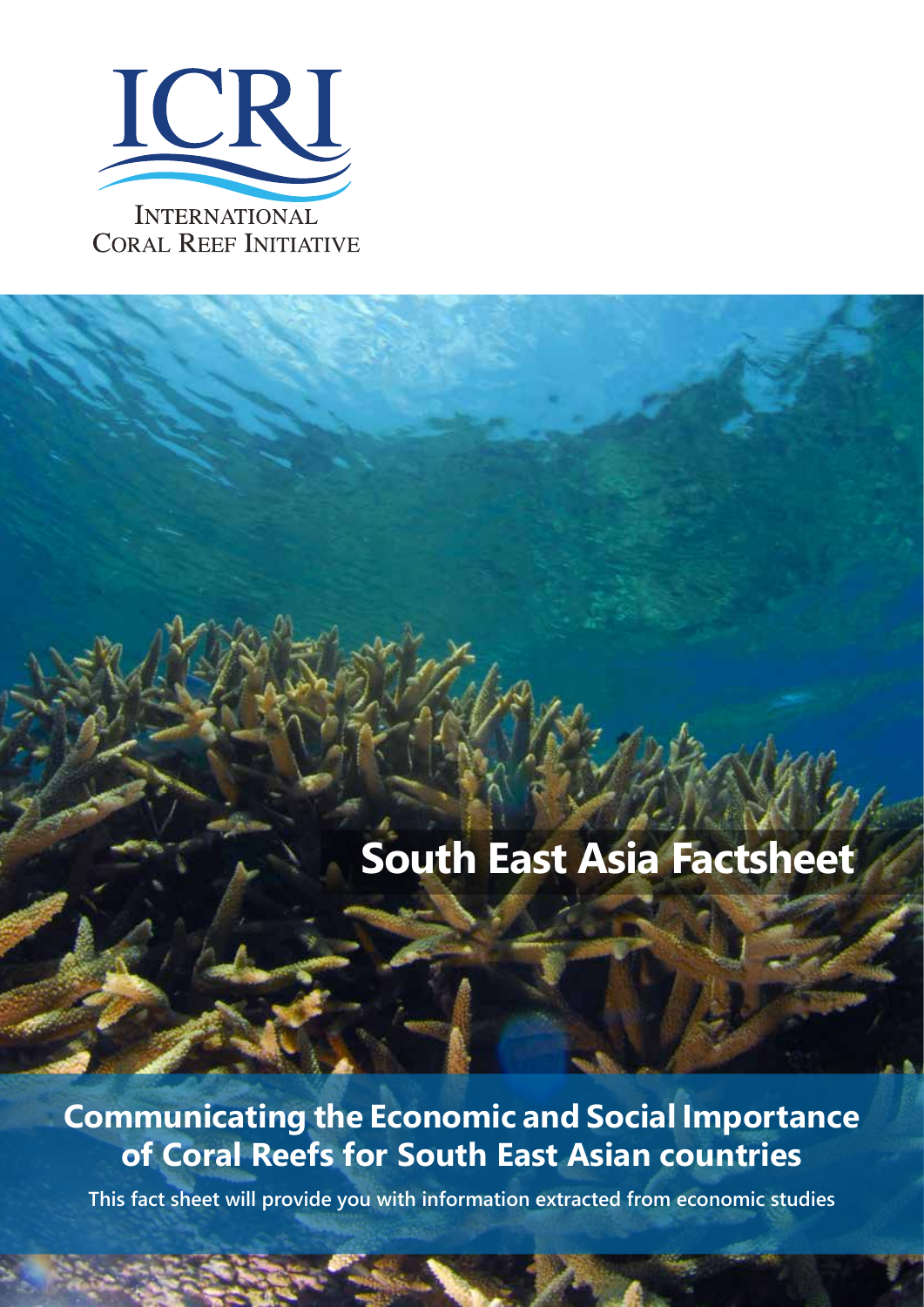#### **BASICS**

**Coral reefs are among the most productive ecosystems on the planet. They cover less than 1% of the ocean floor but support 25% of ocean life.**



**Coral reefs provide beautiful seascapes which allow for a range of recreational activities and improve the attractiveness of the country for international tourism markets.**

**Coral reefs absorb a huge amount of swell energy from waves, protecting lives, coastal properties and beaches from flooding events and hurricanes.**





**Many fisheries exist only due to the presence of coral reefs, whether as nurseries or adult habitats. This sector provides food and incomes for fishers and associated industries.**

**More than 65% of reefs in the region are at risk from local threats, with one-third rated at high or very high risk.**

**Primary threats are man made - unsustainable fishing, land based sources of marine pollution (including sedimentation) and more recently Global Climate Change.**

#### **Local solutions exist !!**

**Developing networks of Marine Protected Areas, implementing sustainable fishing practices** *(especially protecting herbivores)* **and improving water quality are local actions that could increase the resilience of coral reefs to global threats.** 

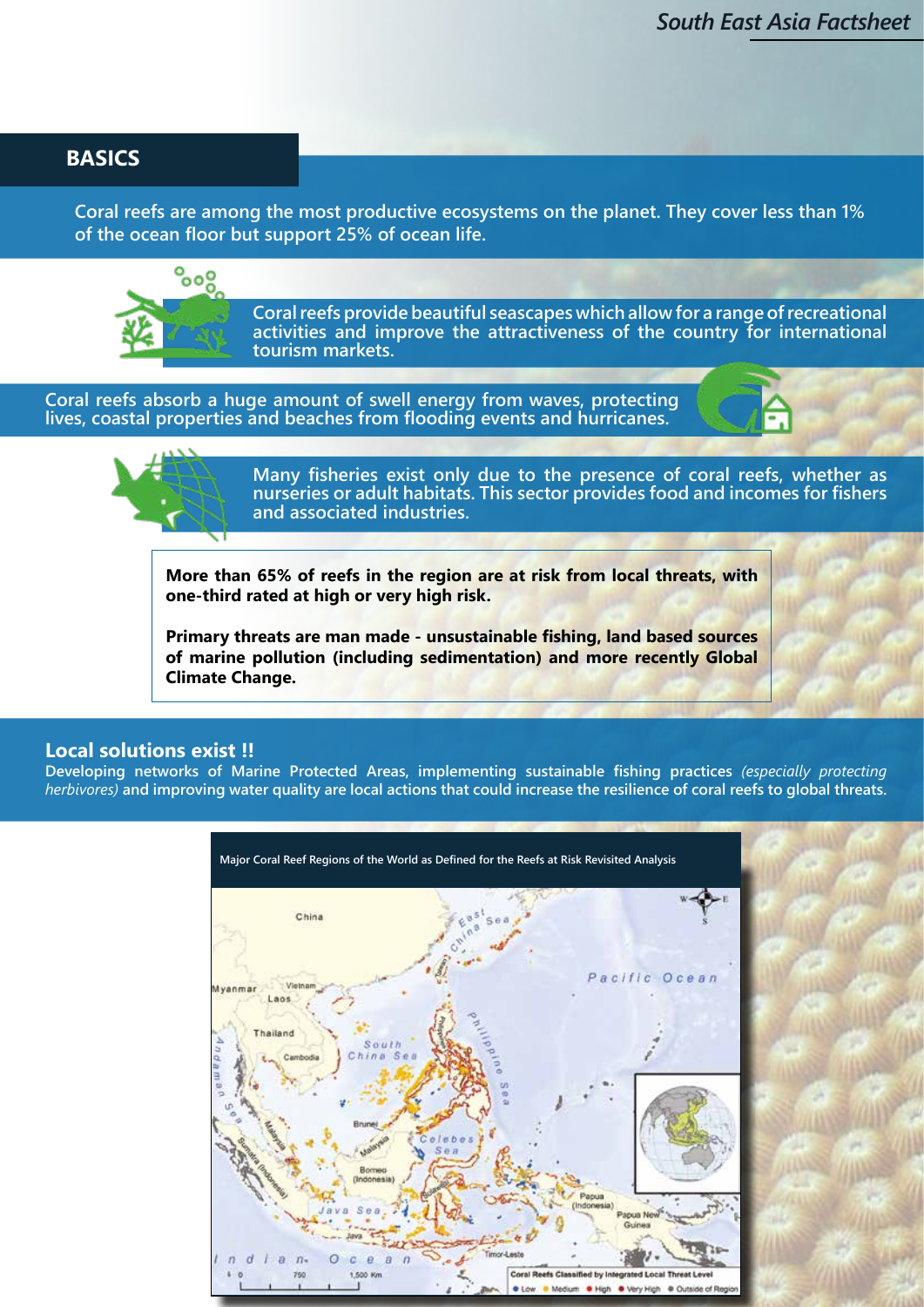#### **REGIONAL DATA**

**Estimates show the 70,000 km2 of reefs in the region provide tangible benefits of US\$10.6b annually to the economies of the countries.** 

**Tourism benefits represent almost 55% of this value with Fisheries representing the remainer.**

**Almost 8,000 businesses depend directly or indirectly on coral reef health.** 

**At least 3 million persons rely on fisheries for their livelihood.**

**Annually, more than 35M visitors enjoy the beauty of coral reefs (and pay for it).**

**For some countries, these benefits can represent up to 0,5% of their GDP.**

**The economic benefits from coastal protection are not visible in the GDP but obvious during storms and other extreme climate events.**

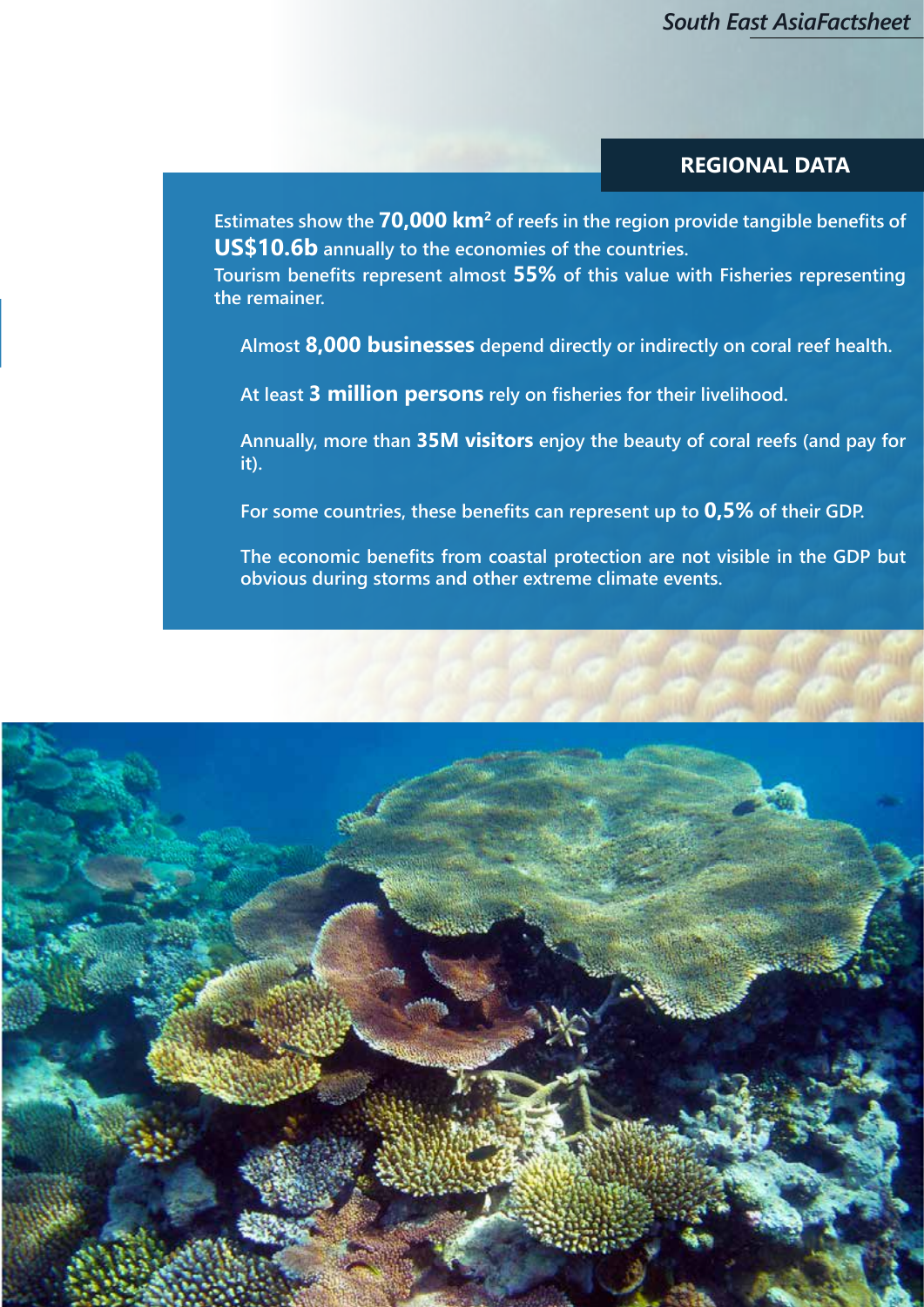#### **COUNTRY DATA**

Below is South East Asia economic and social data for the three main ecosystems services provided by coral reefs: Coastal Protection, Fishing, and Tourism.

#### **How to read the table?**

*Example for Malaysia:* 

**Estimates show the 3,600 km2 of reefs provide annually, a tangible contribution of US\$1200M to the GDP of Malaysia (0.4% of the GDP).**

**77,000 jobs and households and almost 600 businesses depend directly or indirectly on coral reef health.**

**At least 2M visitors directly observed the coral reef ecosystems of Malaysia.**

**Coral reefs contribute annually to more than US\$2300M in avoided damages on coastal infrastructures.** 

**91% of the reefs are impacted by high or very high threat levels from human activities.**

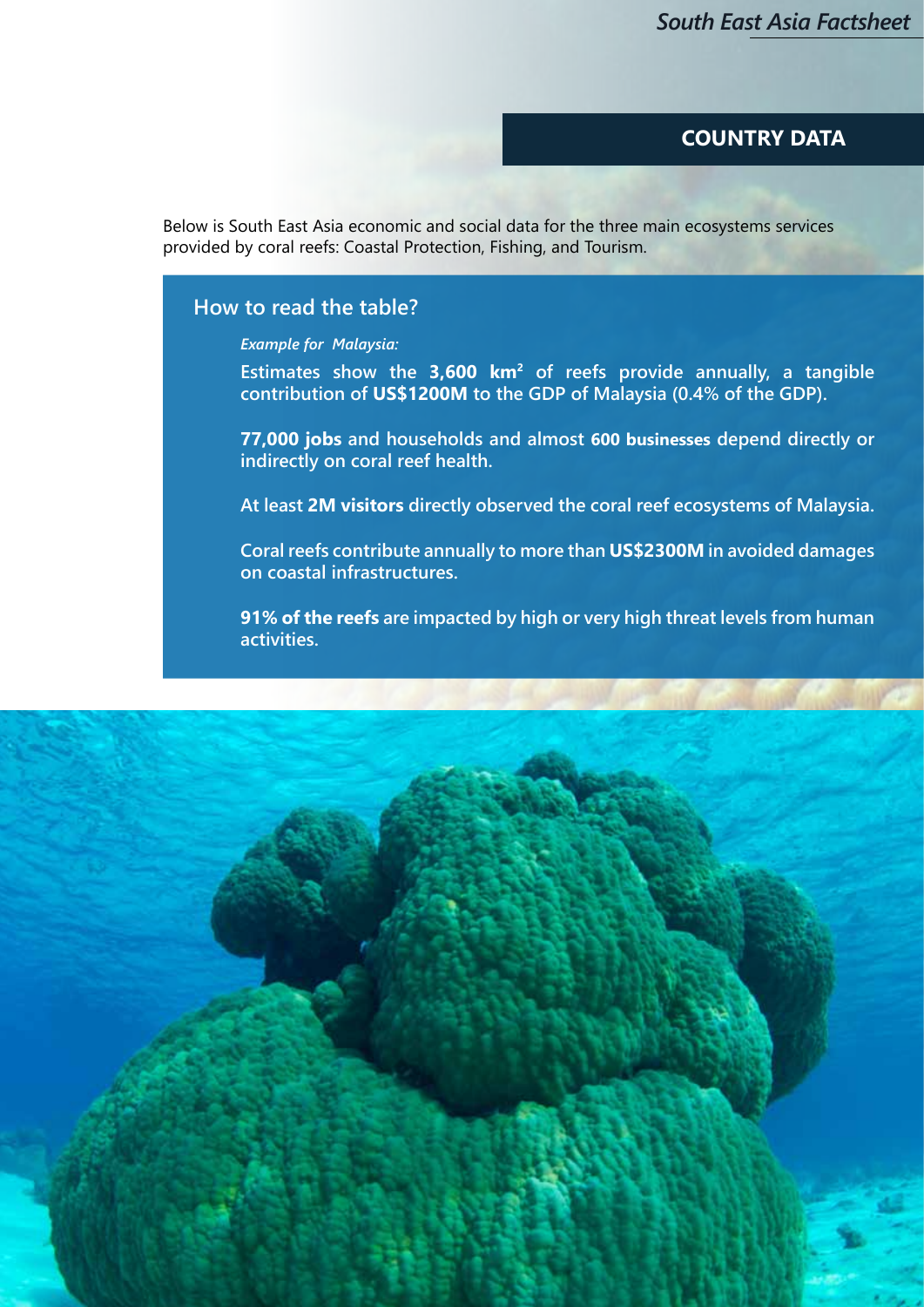### **COUNTRY DATA**

| Country                  | Coral Reef Area<br>(km2) | Mangrove Area<br>(km2) | Contribution to<br>Annual<br><b>GDP</b> | contribution to<br>GDP<br>Direct | Tourism ES     | Fishery ES    | Coastal Protection<br>ES | Total jobs depending<br>on reefs (inc. tourism<br>and fishery) | Tourism Beneficiaries |                                   |                        | Percentage of Reefs Under<br><b>Threat</b> |
|--------------------------|--------------------------|------------------------|-----------------------------------------|----------------------------------|----------------|---------------|--------------------------|----------------------------------------------------------------|-----------------------|-----------------------------------|------------------------|--------------------------------------------|
|                          |                          |                        | Fishery and<br>Tourism US\$<br>millions | in %                             | US\$ millions  | US\$ millions | US\$ millions            |                                                                | Reef visitors         | Businesses<br>directly<br>related | % of total<br>spending |                                            |
| <b>Brunei Darussalam</b> | 210                      | 171                    | 51                                      | 0,45                             | 17             | 34            |                          | 1010                                                           | 7450                  | 30                                | 3,82%                  | 100%                                       |
| Cambodia                 | < 50                     | 851                    | 68                                      | 0,34                             | 11             | 57            |                          | 15 4 44                                                        | 83 000                | 360                               | 0,87%                  | 100%                                       |
| Indonesia                | 39 538                   | 42 550                 | 4 1 2 6                                 | 0,44                             | 1858           | 2 2 6 8       | 15 654                   | 1 663 757                                                      | 19 000 000            | 2 0 0 0                           | 7,80%                  | 82%                                        |
| Japan                    | 2 900                    | $\overline{4}$         | 1 0 5 4                                 | 0,02                             | 707            | 347           |                          | 33 876                                                         | 1824 000              | 1 1 0 0                           | 0,49%                  | 91%                                        |
| Malaysia                 | 3 600                    | 6424                   | 1 200                                   | 0,40                             | 689            | 511           | 2 3 6 0                  | 76 860                                                         | 2 185 000             | 620                               | 3,36%                  | 91%                                        |
| Myanmar                  | 1870                     | 3786                   | 313                                     | 0,46                             | $\overline{7}$ | 306           | 139                      | 124 436                                                        | 1720                  | 230                               | 0,97%                  | 77%                                        |
| Philippines              | 22 484                   | 1607                   | 1451                                    | 0,48                             | 831            | 620           | 326                      | 914 184                                                        | 10 458 000            | 810                               | 8,83%                  | 97%                                        |
| Taiwan                   | 940                      | 339                    | 266                                     | 0,05                             | 194            | 72            |                          | 26 750                                                         | 522 000               | 250                               | 1,22%                  | 88%                                        |
| Thailand                 | 2 1 3 0                  | 2 6 4 1                | 1792                                    | 0,44                             | 1446           | 346           | 620                      | 105 687                                                        | 958 000               | 1960                              | 5,65%                  | 96%                                        |
| Vietnam                  | 1 2 7 0                  | 2 5 2 5                | 300                                     | 0,15                             | 82             | 218           |                          | 206 046                                                        | 60 874                | 500                               | 1,52%                  | 86%                                        |
| <b>SE Asia</b>           | 69 637                   | 60 420                 | 10 6 19                                 |                                  | 5842           | 4 7 7 7       | 19 099                   | 3 168 050                                                      | 35 100 044            | 7860                              |                        | 88%                                        |

• The values are obtained from peer-reviewed, gray literature, and online sources.

• All references are available on www.icriforum.org

• Values have been harmonized and dollar values are presented in \$U.S. 2017.